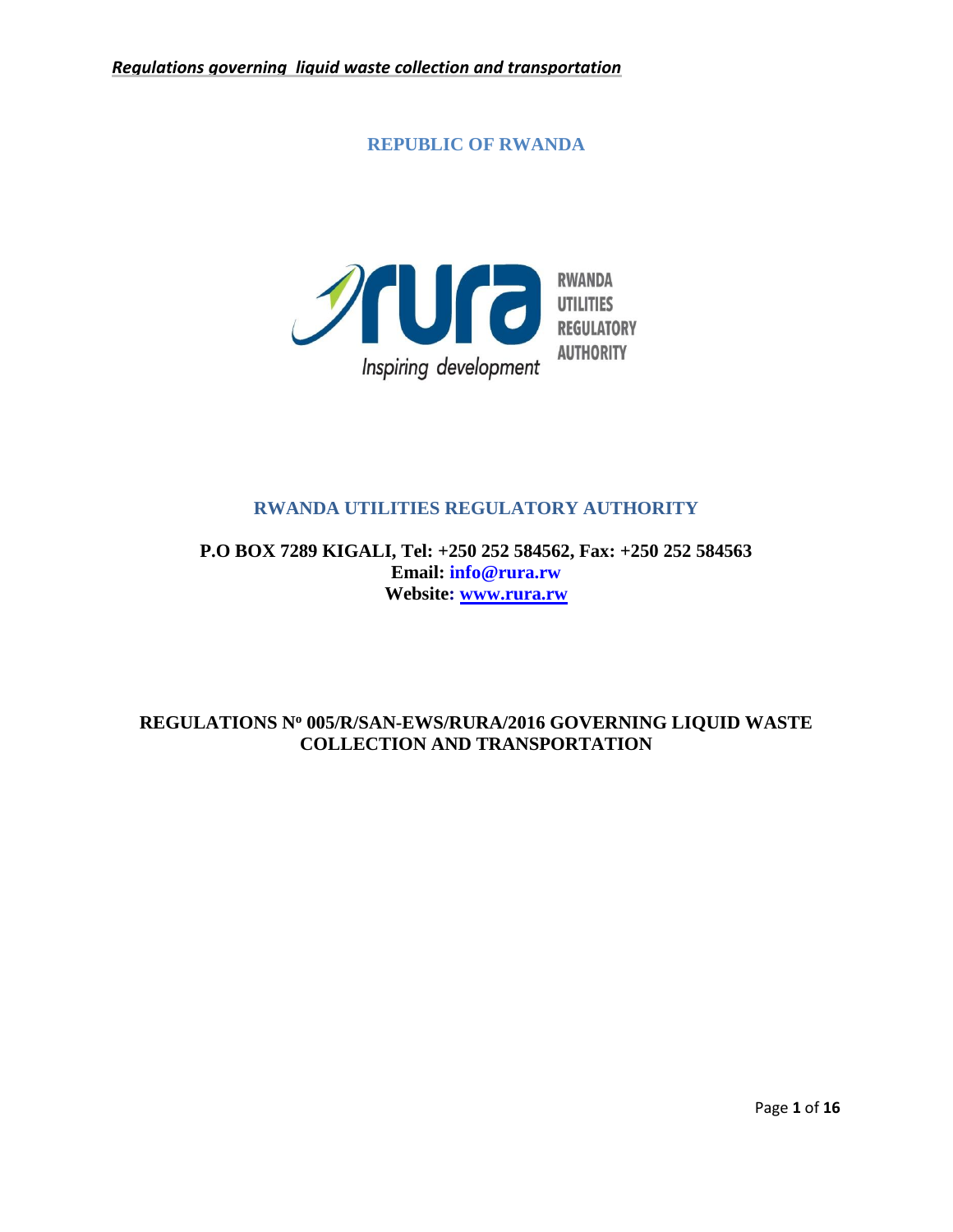# **Table of Contents**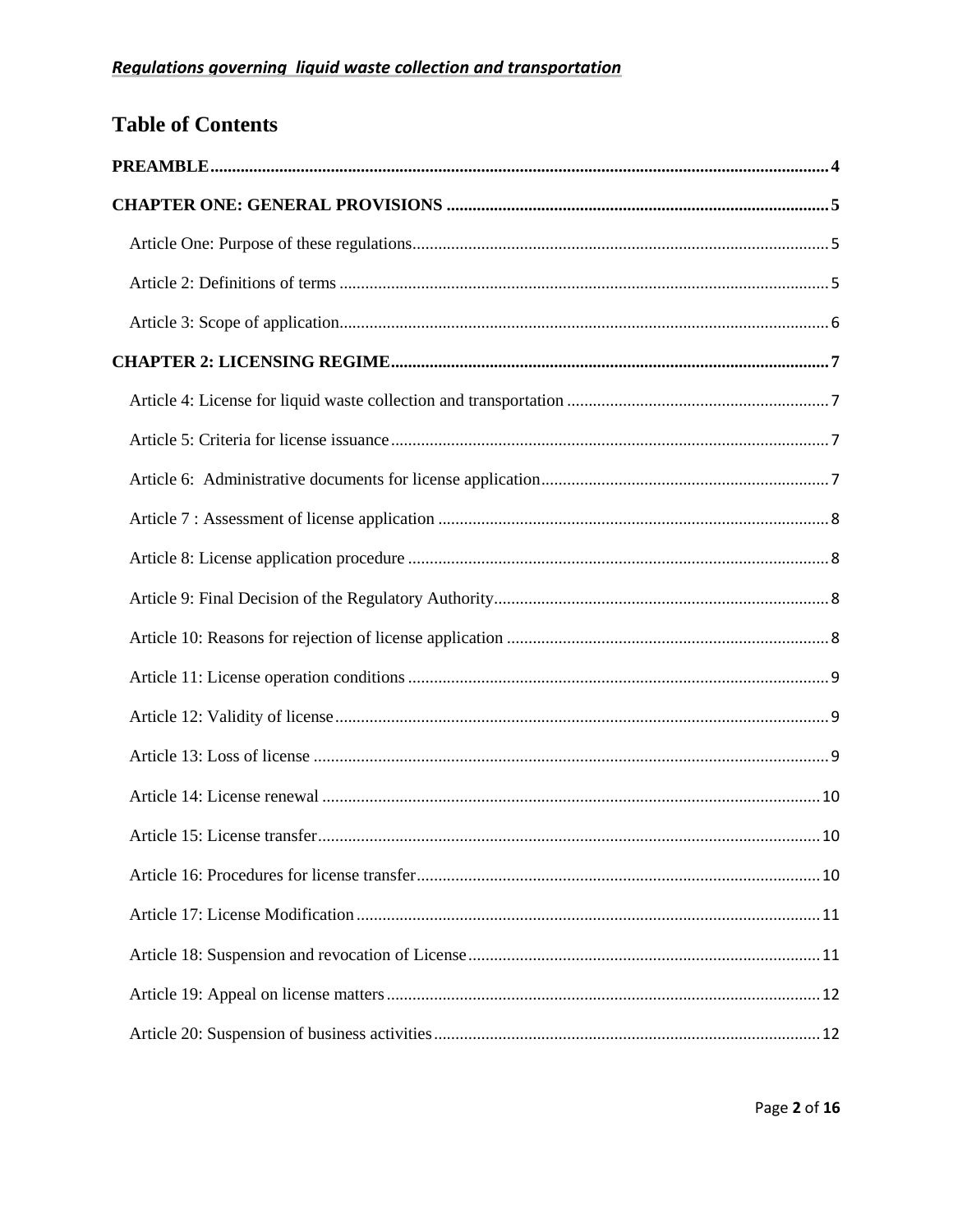| CHAPTER 3: LIQUID WASTE COLLECTION AND TRANSPORTATION  12 |  |  |
|-----------------------------------------------------------|--|--|
|                                                           |  |  |
|                                                           |  |  |
|                                                           |  |  |
|                                                           |  |  |
|                                                           |  |  |
|                                                           |  |  |
|                                                           |  |  |
|                                                           |  |  |
|                                                           |  |  |
|                                                           |  |  |
|                                                           |  |  |
|                                                           |  |  |
|                                                           |  |  |
|                                                           |  |  |
|                                                           |  |  |
|                                                           |  |  |
|                                                           |  |  |
|                                                           |  |  |
|                                                           |  |  |
|                                                           |  |  |
|                                                           |  |  |
|                                                           |  |  |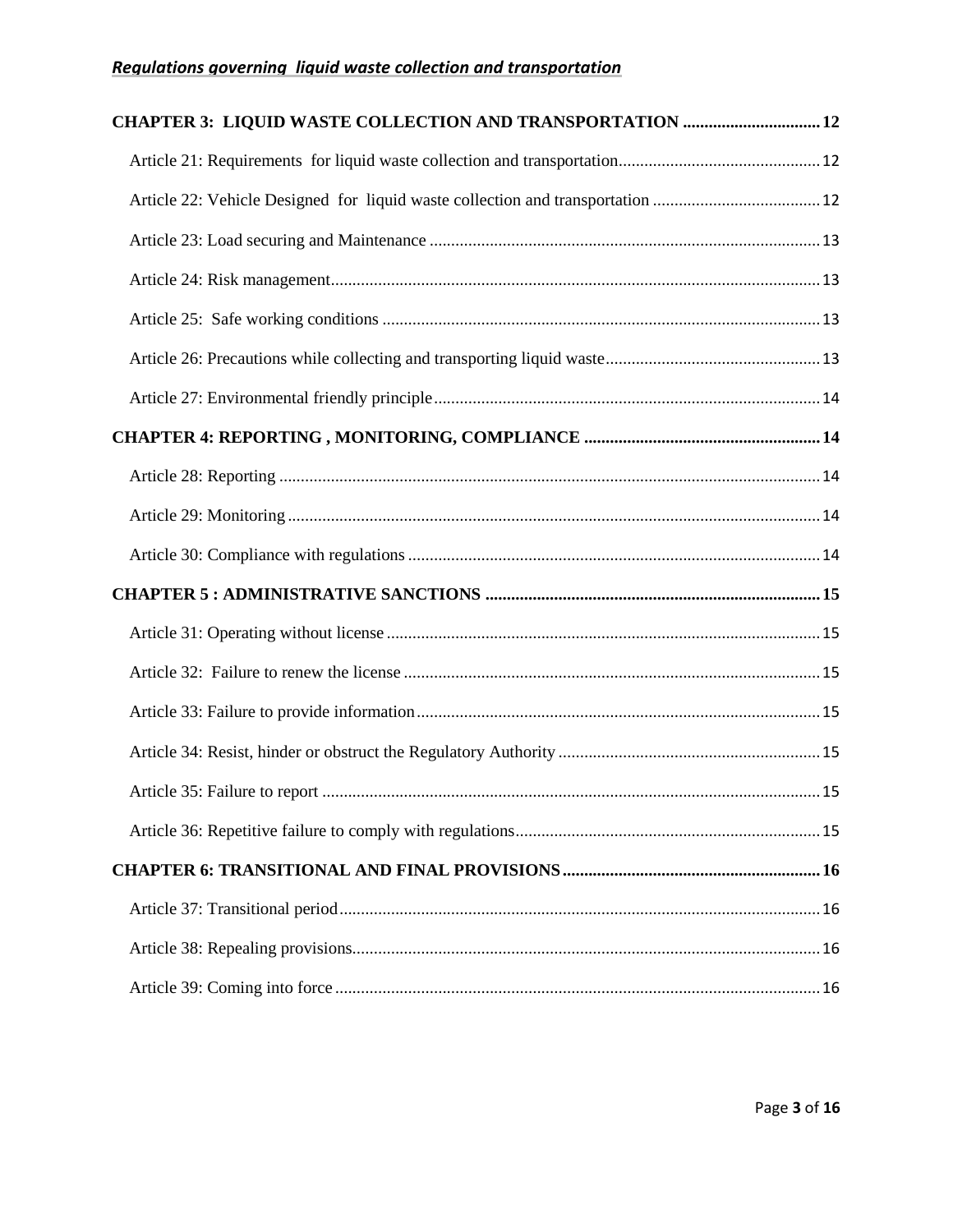# <span id="page-3-0"></span>**PREAMBLE**

# **THE REGULATORY BOARD;**

Pursuant to Organic Law  $N^{\circ}$  04/2005 of 08/04/2005 determining the modalities of protection, conservation and promotion of the environment in Rwanda;

Pursuant to Law N°62/2008 of 10/09/2008 putting in place the use, conservation, protection and management of water resources;

Pursuant to Law N° 09/2013 of 01/03/2013 establishing Rwanda Utilities Regulatory Authority and determining its mission, powers, organization and functioning;

Having considered the standards set and approved by Rwanda Standards Board with regard to the discharge of liquid waste effluent;

Committed to have a regulatory framework for liquid waste collection and transportation services;

After consideration and adoption in its meeting of 08 November 2016;

## **HEREBY ADOPTS:**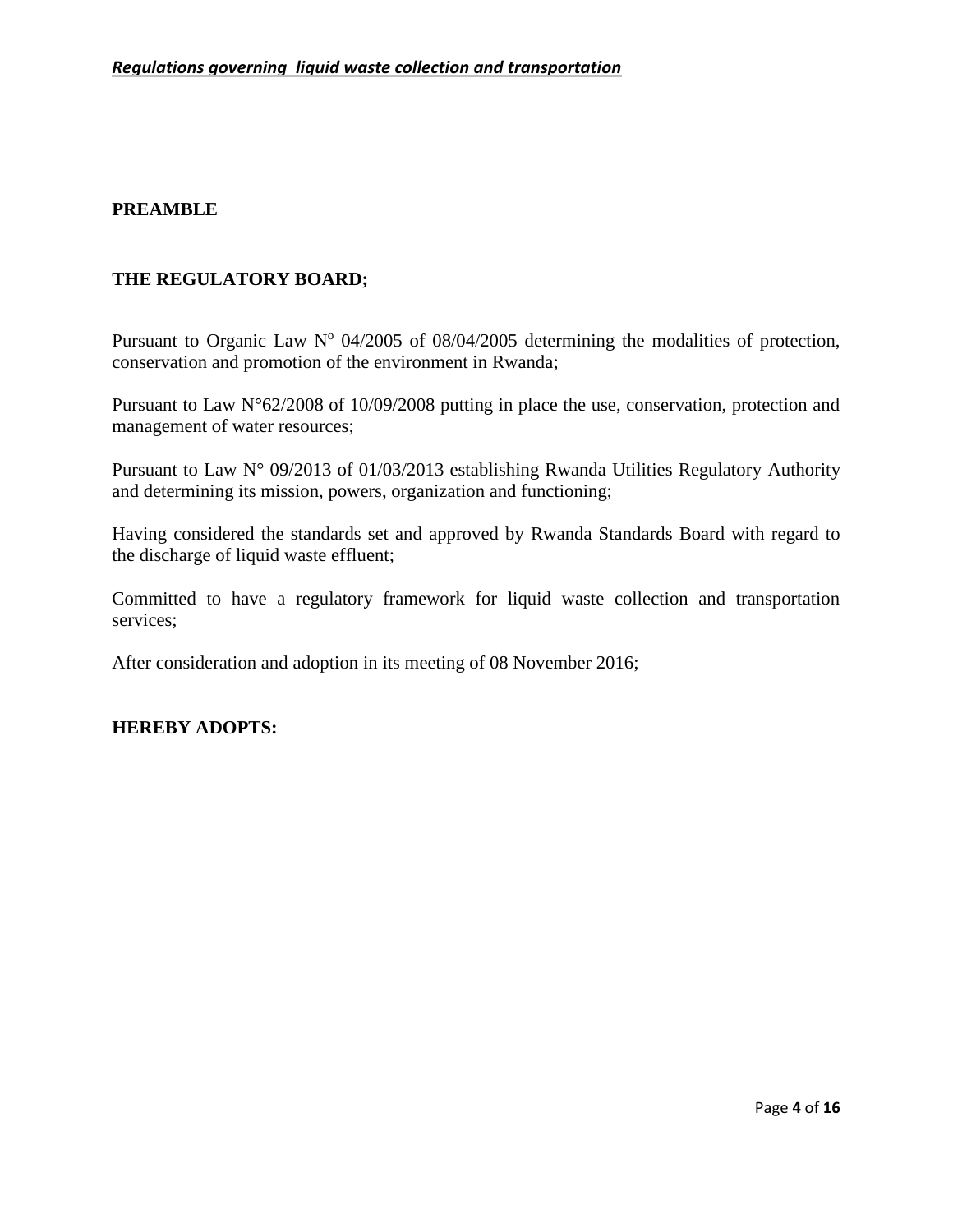# <span id="page-4-0"></span>**CHAPTER ONE: GENERAL PROVISIONS**

#### <span id="page-4-1"></span>**Article One: Purpose of these regulations**

The purpose of these regulations is to establish a regulatory framework for effective and efficient liquid waste collection and transportation service in Rwanda.

#### <span id="page-4-2"></span>**Article 2: Definitions of terms**

In these Regulations, the following terms shall be defined as follows:

- 1. **Combined sewer:** a sewer intended to function simultaneously as a storm sewer and a sanitary sewer;
- 2. **Effluent**: liquid waste sent out from factories, building or places and flowing into water body or onto land;
- 3. **Environment:** a diversity of things made up of natural and artificial environment. It includes chemical substances, biodiversity as well as socio-economic activities, cultural, aesthetic, and scientific factors likely to have direct or indirect, immediate or long term effects on the development of an area, biodiversity and on human activities;
- 4. **Hauled sewage:** waste removed from a cesspool, a septic tank system, a privy vault or privy pit, a chemical toilet, a portable toilet, a sewage holding tank or any other sewage system;
- 5. **Industrial liquid waste:** the used water from manufacturing processes, usually carrying a variety of chemical compounds;
- 6. **Landfill leachate:** liquid that has percolated through the material buried in a landfill and is collected by an under drain liquid collection system;
- 7. **Licensee :** a legal document issued by the Regulatory Authority which authorizes the licensee to carry out the activity of liquid waste collection and transportation services;
- 8. **Municipal Liquid Waste**: Effluent which originates from any source and is discharged into a municipal sewage system ;
- 9. **Municipality:** A city, town or village incorporated by or under a law, and includes cell, sector, district that has as an object the disposal of sewage or refuse, or the provision of a system for the disposal of sewage or refuse or both;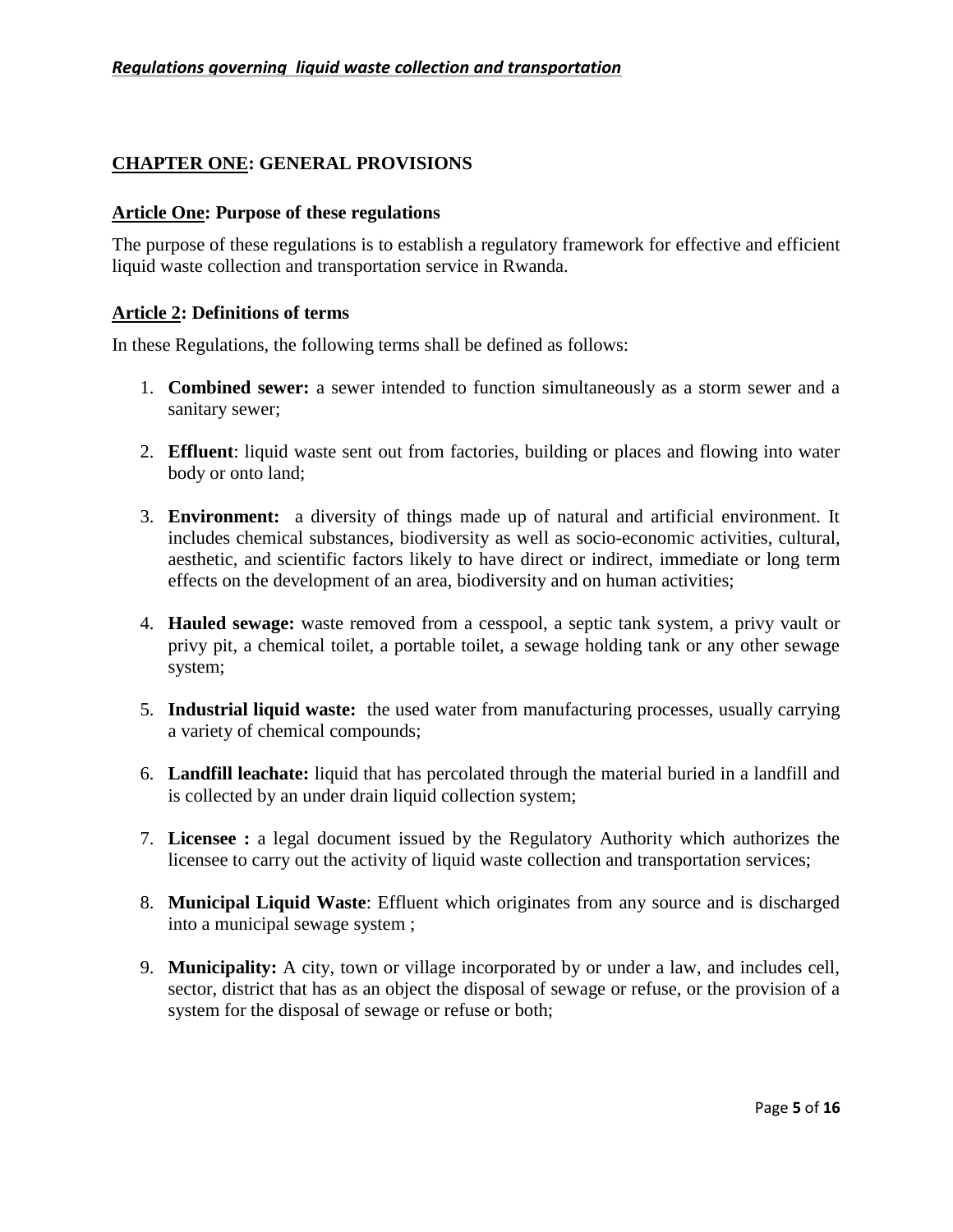- 10. **Pollutant:** any waste disposal whether solid, liquid or gaseous, all wastes, smell, heat, excessive automobile noise, unbearable music noise, echo, radiation or combination of all that are likely to be destructive;
- 11. **Pollution:** The presence in the environment of substances or contaminants that substantially alter or impair the usefulness of the environment;
- 12. **Regulatory Authority:** Rwanda Utilities Regulatory Authority (RURA);
- 13. **Sanitary sewer:** a sewer for the collection and transmission of domestic, commercial, institutional and industrial sewage or any combination thereof;
- 14. **Sewage:** any liquid waste containing human, animal, vegetable or mineral waste in solution or in suspension, except uncontaminated water;
- 15. **Sludge:** a thick, soft and wet mud or a viscous mixture of liquid and solid waste;
- 16. **Sewer:** an artificial, usually underground conduit used to carry off sewage or surface water;
- 17. **Storm sewer:** a sewer for the collection and conveyance of storm water to a designated receiving body or facility;
- 18. **Storm water:** water from rainfall or other natural precipitation or from the melting of snow or ice;
- 19. **Sustainable development**: An effective method of using the environment with an aim of exploiting it to support the present and plan for future generations in consideration of conserving biodiversity.

# <span id="page-5-0"></span>**Article 3: Scope of application**

The scope of these Regulations shall apply to any company, cooperative or individual providing or wishing to provide services of liquid waste collection and transportation. These services include but not limited to the collection and transportation of:

- i. Municipal liquid waste;
- ii. Septic waste and
- iii. Any other effluent specified by the Regulatory Authority.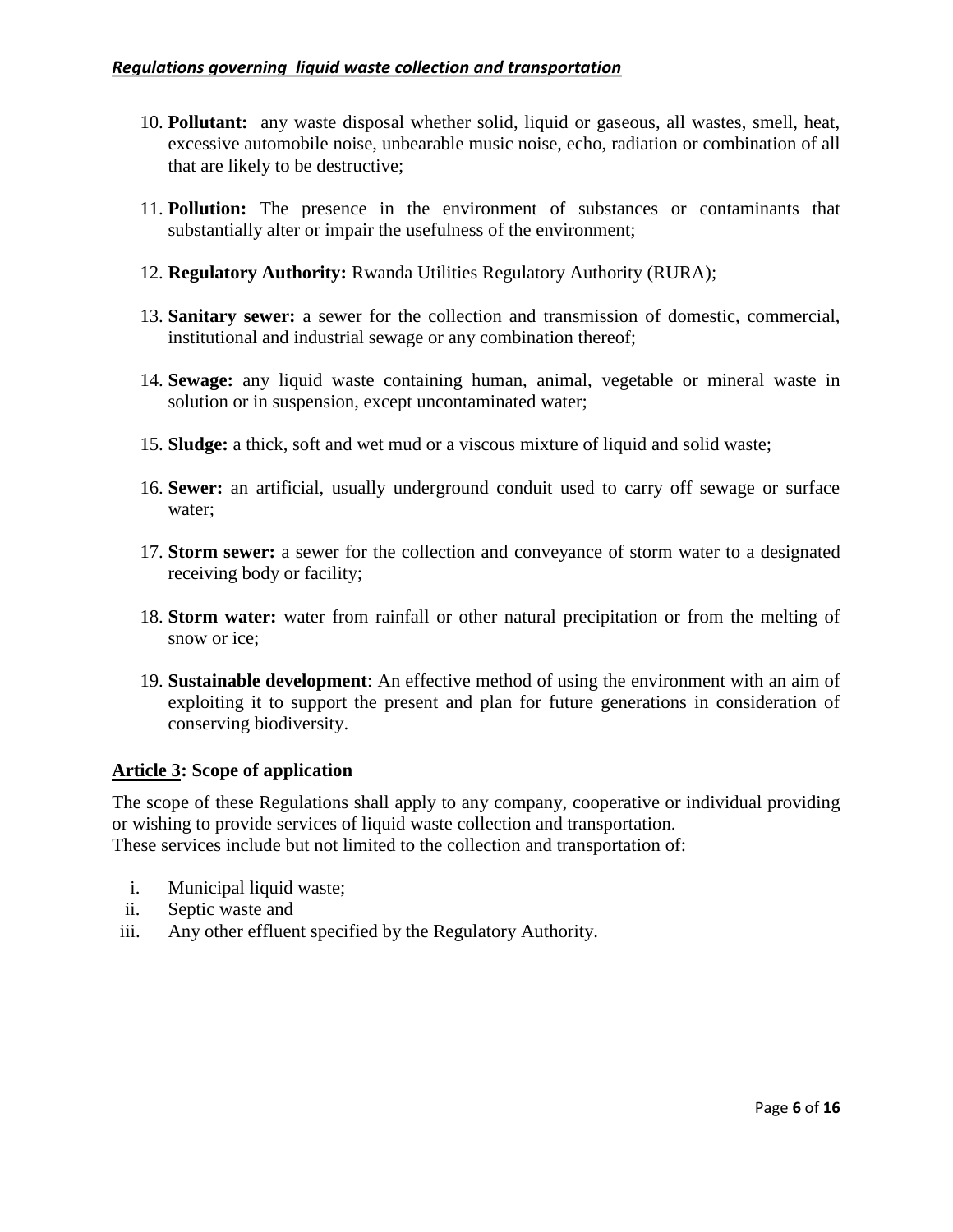# <span id="page-6-0"></span>**CHAPTER 2: LICENSING REGIME**

# <span id="page-6-1"></span>**Article 4: License for liquid waste collection and transportation**

Any person providing or intending to provide services of liquid waste collection and transportation must acquire the license from the Regulatory Authority.

# <span id="page-6-2"></span>**Article 5: Criteria for license issuance**

The Regulatory Authority shall issue a license for waste collection and transportation if the applicant:

- 1. has fulfilled all technical, operational and safety requirements in accordance with these regulations and other relevant standards and laws;
- 2. has the financial capacity and readiness to perform all related activities applied for and to provide safe and reliable services in accordance with these regulations and other applicable standards and laws;
- 3. has sufficient employees with appropriate qualifications to perform their duties;
- 4. key members of management have not been found liable for any significant violation of economic or environmental law or any other law related to fraud in Rwanda;
- 5. was not found liable for significant license violations or a license revoked in Rwanda;
- 6. has complied with any other substantive criteria that the Regulatory Authority finds needful to fully protect the public health, safety and welfare.

# <span id="page-6-3"></span>**Article 6: Administrative documents for license application**

The application for the license for liquid waste collection and transportation shall be composed of the following documents:

- 1. An application letter addressed to the Director General;
- 2. A dully filled application form;
- 3. Domestic company registration certificate for a company and legal personality for cooperative (RCA certificate);
- 4. Health and safety policy of the applicant ;
- 5. Copy of vehicle registration for vehicle used for liquid waste collection and transportation;
- 6. Copy of contract with the owner of disposal site for liquid waste disposal;
- 7. Five (5) years business plan ;
- 8. Copies of medical insurances for employees ;
- 9. Motor vehicle inspection certificate and
- 10. Bank slip of license application fee of twenty five thousand Rwandan francs (25.000 FRw);

Applicants for the liquid waste collection and transportation license must present a proof of ownership of at least one (1) owned appropriate vehicle for liquid waste collection and transportation.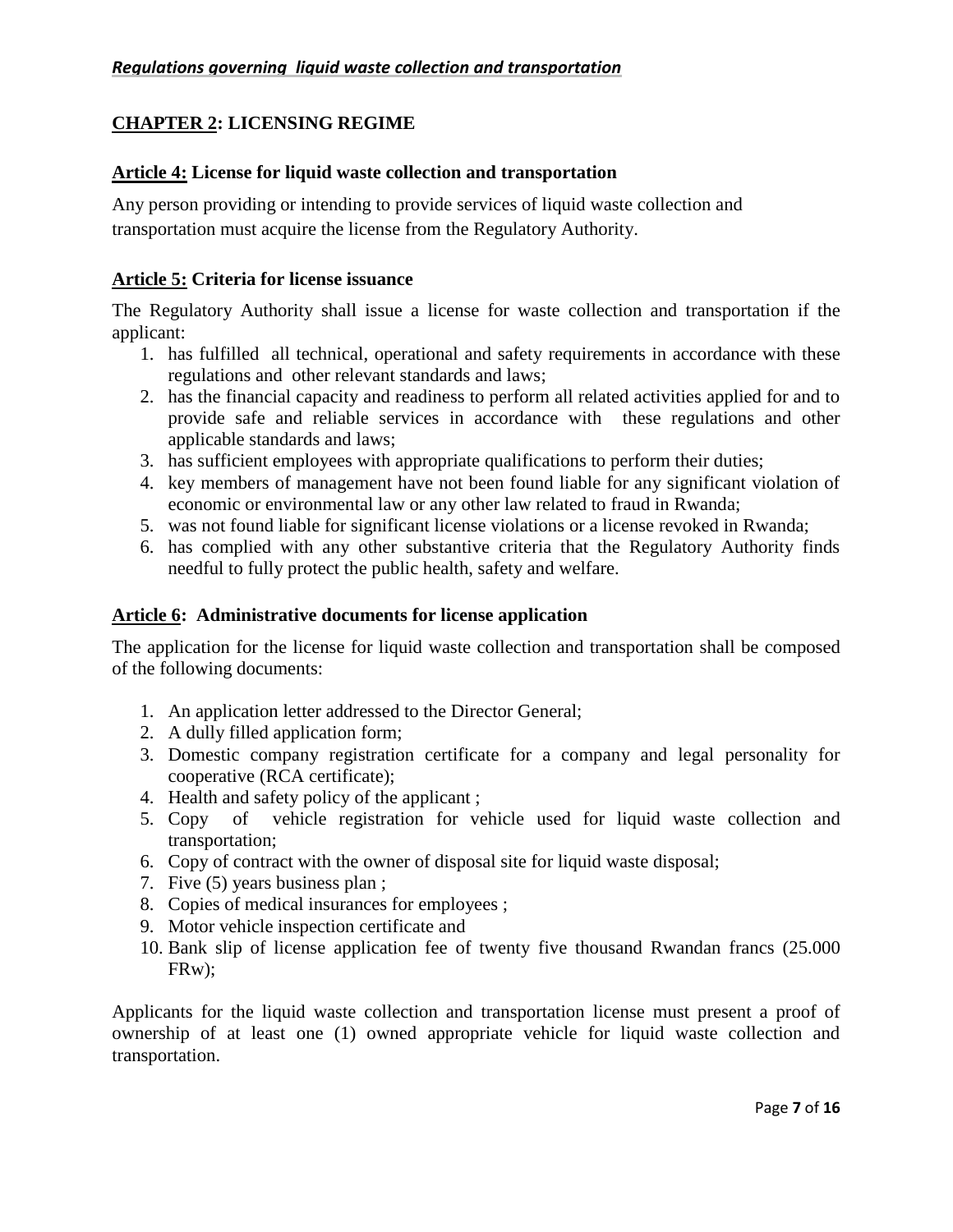## <span id="page-7-0"></span>**Article 7 : Assessment of license application**

Following the submission of license application, the Regulatory Authority shall process the license application in accordance with licensing process and procedures prescribed herein.

Any license application determined by the Regulatory Authority to be incomplete shall be considered a defective filing;

The Regulatory Authority may require the applicant to cure defective filing before any further proceedings take place.

## <span id="page-7-1"></span>**Article 8: License application assessment procedure**

Upon receipt of a license application, the Regulatory Authority shall proceed with the examination of the submitted documents.

The Regulatory Authority may upon scrutiny of the application, within ten working (10) days after the receipt of the application, notify and require the applicant to furnish such additional information or particulars or documents as considered necessary for the purpose of dealing with the application.

If the Regulatory Authority determines that the license application is complete, it shall grant a license within a period not exceeding ten (10) working days. The ten (10) days period does not include time for applicant to respond on the request for additional information. This time limit is an internal administrative time and not an enforceable deadline.

# <span id="page-7-2"></span>**Article 9: Final decision of the Regulatory Authority**

The Regulatory Authority shall make a final decision on the license application relying upon applicable rules and regulations.

The Regulatory Authority shall decide to either issue the license, with or without conditions, or to deny the license application.

In the event the license is granted, the applicant shall pay the license fee of two hundred thousand Rwandan francs (200,000 FRw).

The applicant shall collect his/her license within a period not more than thirty (30) days following the notification of issuance of license. Any license not collected within this period shall be automatically canceled.

## <span id="page-7-3"></span>**Article 10: Reasons for rejection of license application**

Where the application is rejected the Regulatory Authority shall:

(a) Inform the applicant in writing its reasons for rejection within five (5) working days;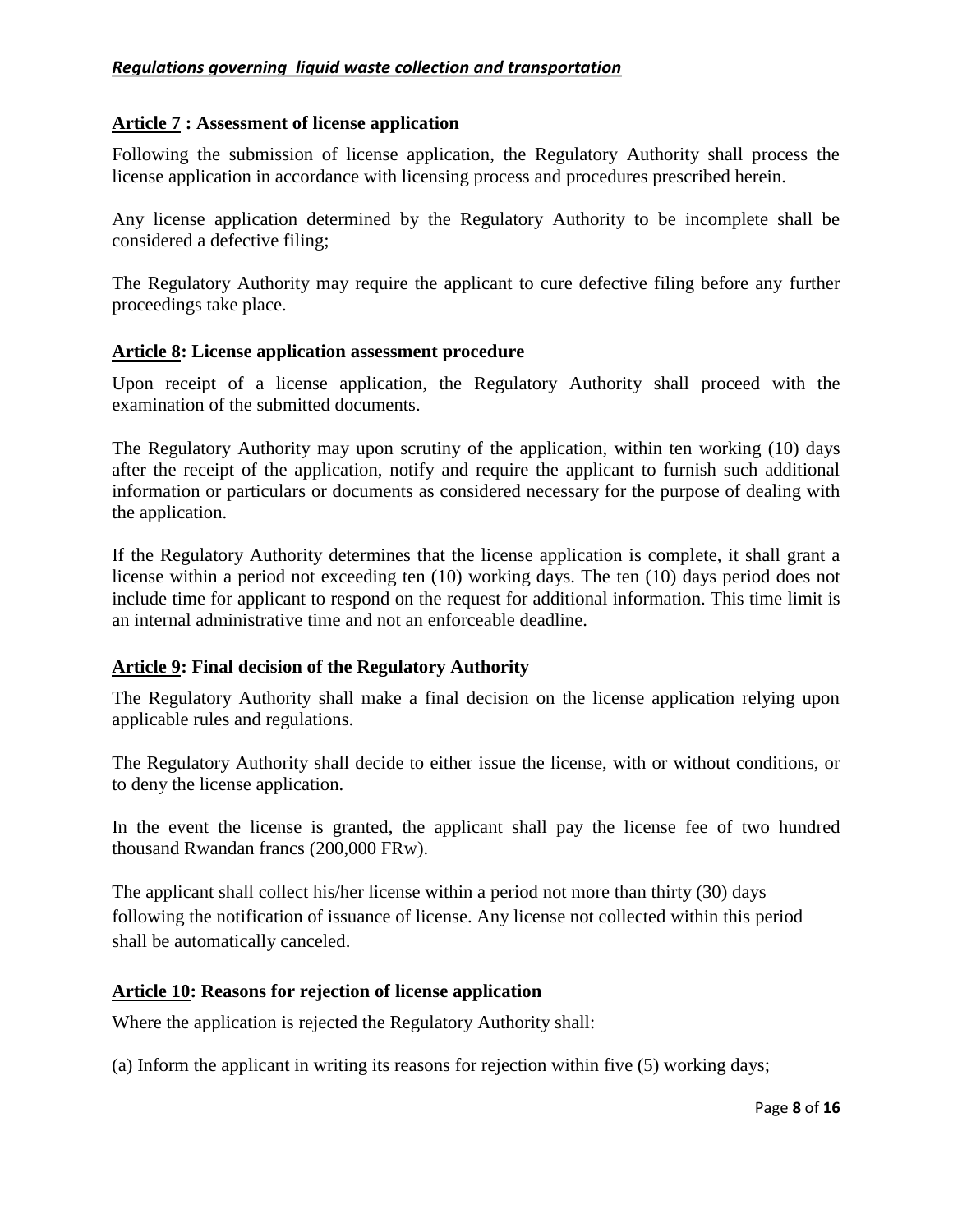(b) If necessary, ask for amendments to the application or provision of additional information within ten (10) working days for the application to be reconsidered.

The Regulatory Authority shall reject a license application when it is found that:

- a. The application was incomplete and the requested information was not submitted within the deadline set by the Regulatory Authority;
- b. The applicant failed to demonstrate that he/she could meet the criteria for license issuance;
- c. The applicant failed to demonstrate the technical or financial capacity to carry out the licensed services;
- d. The applicant has a history of significant criminal or license violations for economic, environmental, or fraudulent acts within Rwanda or other countries;
- e. Members of the applicant's management have a history of significant criminal, civil, or license violations for economic, environmental, or fraudulent acts within Rwanda;
- f. The applicant does not have sufficient right, title and interest to conduct applied services;
- g. The applicant failed to comply with the Regulatory Authority orders, information requests or other decisions during a prior license term;
- h. The applicant failed to pay an application fee or regulatory fee ;
- i. The applicant is in, or about to enter into insolvency, bankruptcy or liquidation; or
- j. The applicant failed to provide any other information the Regulatory Authority determines necessary to protect the public health, safety and welfare.

# <span id="page-8-0"></span>**Article 11: License operation conditions**

All licensees for liquid waste collection and transportation shall fulfill the following conditions:

- a. Operate in accordance with these Regulations and all applicable standards, laws and regulations;
- b. Provide necessary staff, material and equipment for effective service delivery;
- c. Comply with board decisions issued by the Regulatory Authority in the exercise of its functions;
- d. Keep record of its services in a form specified by the Regulatory Authority and submit the report to the Regulatory Authority every year from the commencement of the year in which the license has been issued;
- e. Pay the regulatory fees as approved by the Regulatory Board;
- f. Comply with any other condition that the Regulatory Authority shall consider relevant for proper service delivery.

# <span id="page-8-1"></span>**Article 12: Validity of license**

A license for the provision of liquid waste collection and transportation services shall be granted for a period of five (5) years renewable.

# <span id="page-8-2"></span>**Article 13: Loss of license**

The licensee must notify the Regulatory Authority about the loss of license and request for the duplicate within fifteen (15) days following the day the license has been lost.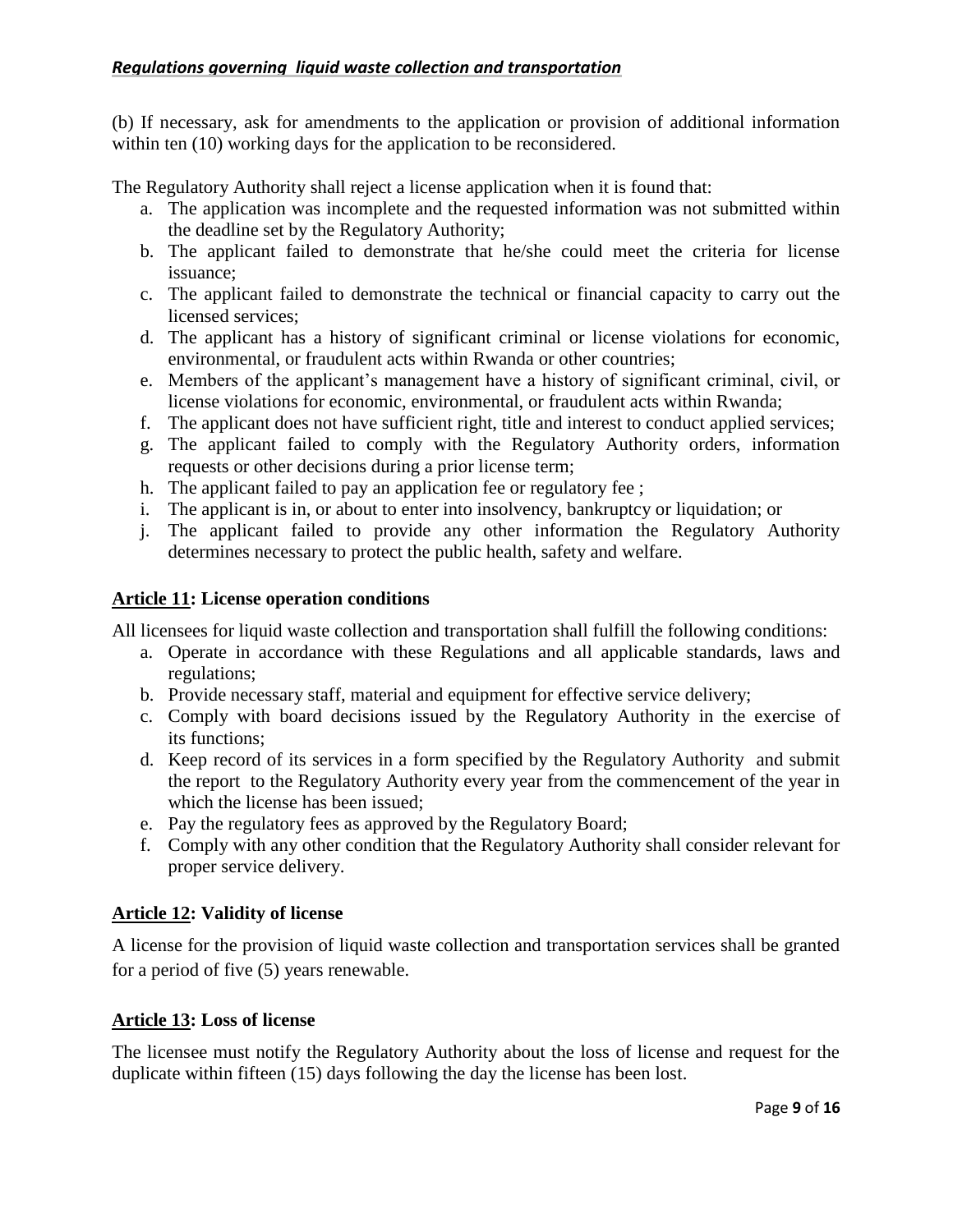The application for duplicate which include the application letter addressed to the Director General of the Regulatory Authority must be accompanied by certificate of loss provided by a competent authority;

The request for license duplicate shall be subject to the payment of the entire license application fee of twenty five thousand Rwandan francs (25,000 FRw).

## <span id="page-9-0"></span>**Article 14: License renewal**

The Licensee must apply for a License renewal within two (2) months before the expiration of the valid license.

The application for license renewal shall be composed of:

- Application letter addressed to the Director General of the Regulatory Authority ;
- Copy of the current license;
- Copies of vehicles registration, insurance and motor vehicle inspection certificates;
- Copy of contract or agreement with the owner of disposal site for liquid waste disposal;
- Proof of payment of regulatory fees for previous years.

<span id="page-9-1"></span>The license shall not be renewed if the applicant has not complied with these regulations.

#### **Article 15: License transfer**

The transfers of licenses, including direct or indirect sale, assignment, conveyance, lease or other transfer of assets or activities subject to a license to a different individual or institution shall be subject to a prior written approval of the Regulatory Authority.

Such approval shall be granted after consideration of the matter and if the proposed transferee meets all the conditions for granting the relevant license.

Failure to comply with such requirements shall lead to license sanctions provided for in these regulations.

#### <span id="page-9-2"></span>**Article 16: Procedures for license transfer**

A license transfer proceeding is initiated by the licensee. Until the Regulatory Authority has issued an approval of the transfer, no licensee may attempt to transfer its license to another person.

A license transfer proceeding shall be conducted in the same manner as review of a license application. The transferee shall be considered as the licensee.

The duration of the license and the license terms and conditions shall remain the same, unless the license transferee requests a license modification as part of the transfer proceedings.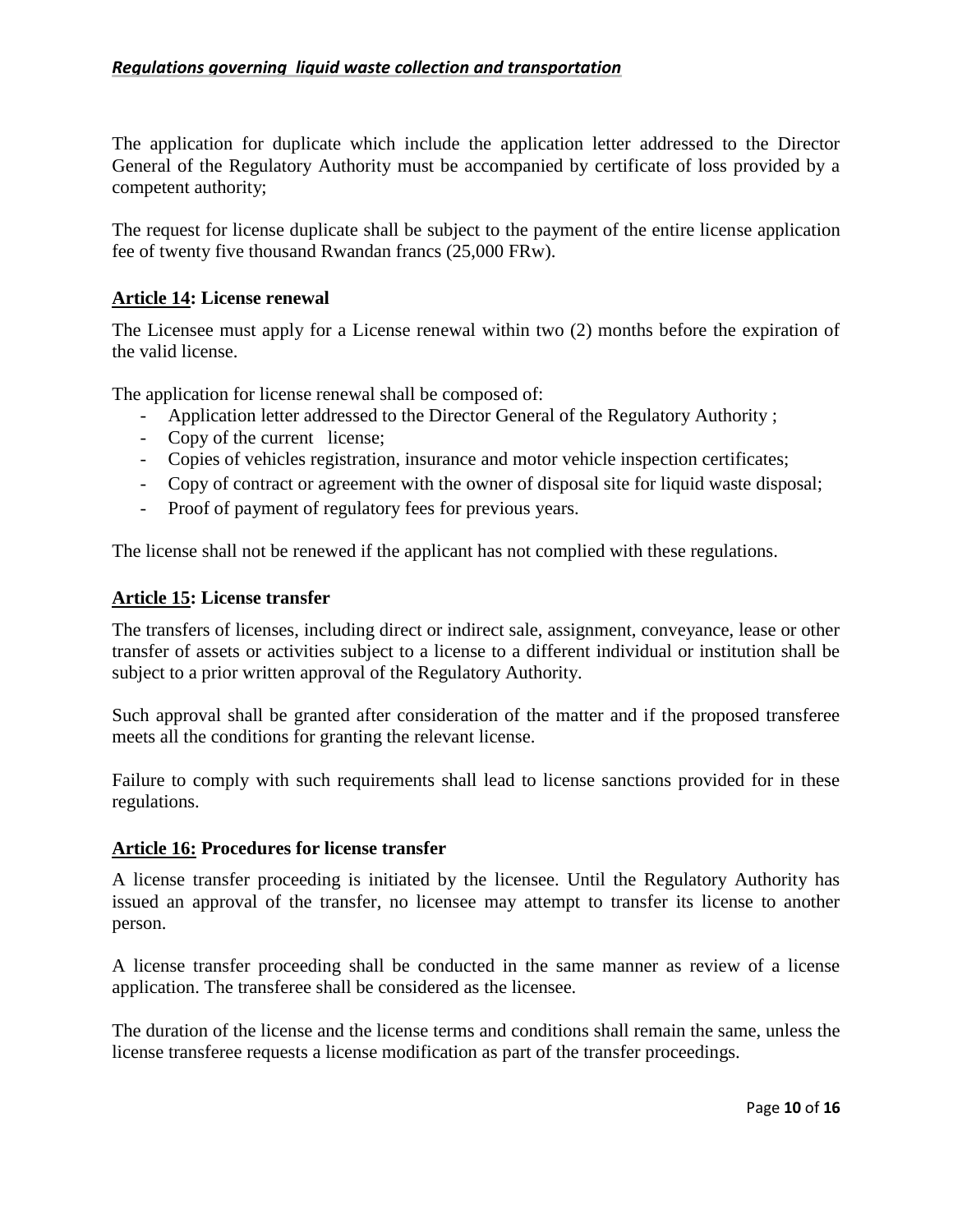# <span id="page-10-0"></span>**Article 17: License Modification**

A license modification proceeding may be initiated by the Regulatory Authority or by request of the license holder.

The Regulatory Authority may modify a license before its expiration when it determines that an amendment of the license is needed in order to respond to:

(a) Significant changes in the controlling laws or regulations, or significant court decisions that directly affect the license provisions;

(b) The inability of the license holder to comply with controlling license provisions due to events beyond licensee's control;

(c) Changes in the ownership or organizational status, shareholding structure of the licensee;

(d) Significant non-compliance by the licensee with current license provisions or other Regulatory Authority rules, decisions or orders.

# <span id="page-10-1"></span>**Article 18: Suspension and revocation of License**

Depending on the seriousness of the offense committed by the Licensee, the Regulatory Authority may suspend or revoke a license before the expiration of the license term due to:

(a) Licensee failure to comply with license terms and conditions;

(b) Licensee abandonment of license activities;

(c) Failure of the licensee to provide the Regulatory Authority with monitoring and reporting data required by the license or failure to cooperate with the Regulatory Authority inspections and audits;

(d) Licensee submittal of false or deliberately misleading data or information to the Regulatory Authority in response to the Regulatory Authority request or in response to the Regulatory Authority monitoring reporting inspections or audits requirements;

(e) Licensee failure to provide timely access to the Regulatory Authority or inspections or audits of licensee facilities and corporate records;

(f) Bankruptcy, financial insolvency or liquidation of licensee;

(g) Licensee failure to pay the regulatory fees.

A license suspension proceeding shall be conducted in the following manner:

(a) The Regulatory Authority shall commence a license suspension by sending written notice to the licensee informing the licensee of the commencement of a suspension proceeding, and requiring licensee to file a response within five (5) working days ;

(b) If the licensee contests the suspension or fails to convince to the Regulatory Authority notice, the latter shall notify the licensee the final decision as soon as practicable;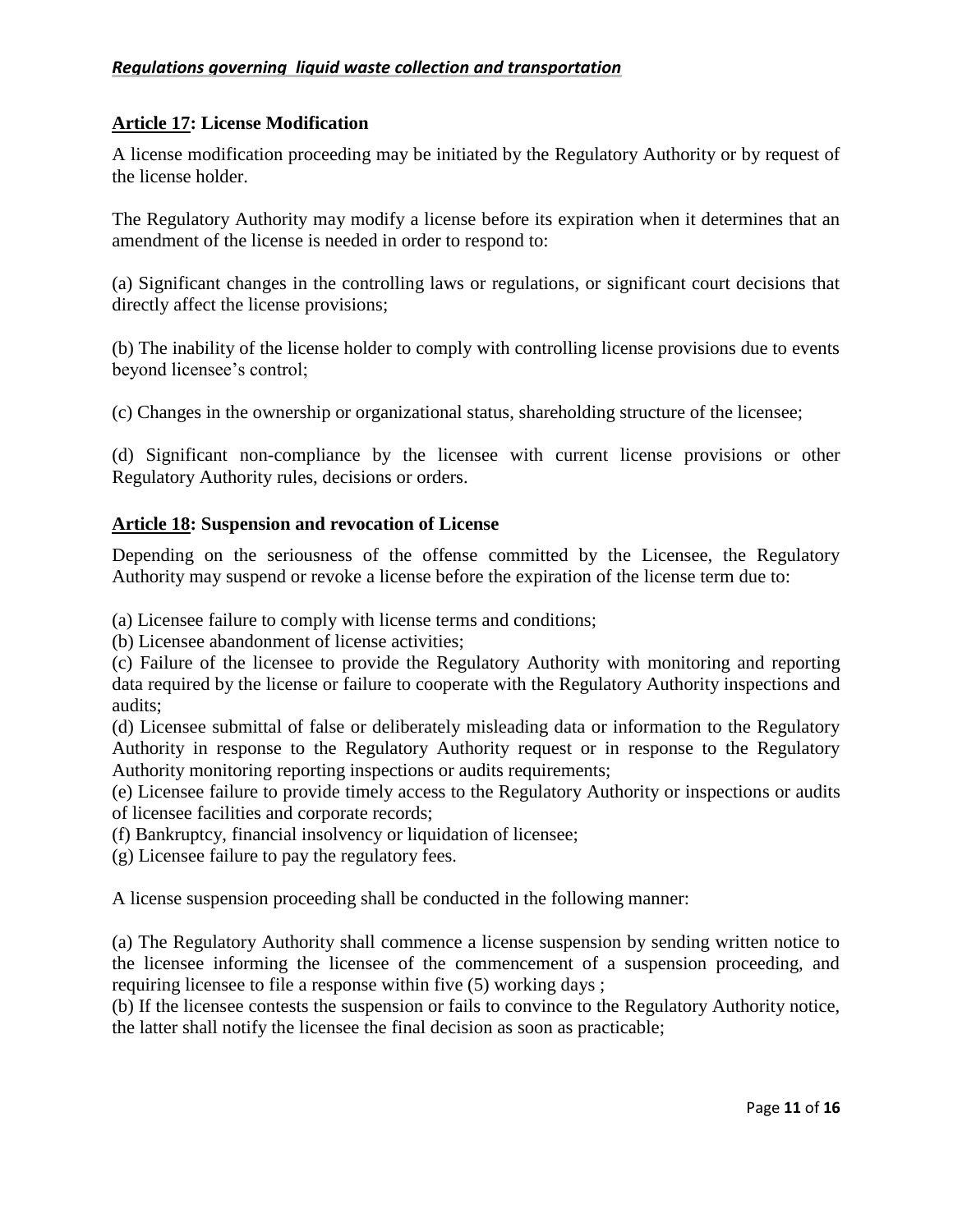(c) In case the Regulatory Authority confirms the license suspension, such decision shall be notified to the licensee and be published at the Regulatory Authority web site and any other media outlet determined by Regulatory Authority.

If the licensee does not correct such faults within fourteen (14) days during the period of suspension, the license shall automatically be revoked.

A licensee whose license has been suspended shall not, during the period of suspension, operate or provide the liquid waste collection and transportation services under the terms and conditions of such operator's license.

If the license has been revoked, it shall have an immediate effect from the date of revocation and the licensee shall within fourteen (14) days from the date of revocation of the license return the license to the Regulatory Authority.

# <span id="page-11-0"></span>**Article 19: Appeal on license matters**

Where the applicant is not satisfied with the decision taken by the Regulatory Authority refusing to grant the license and after failure of an out of court settlement, he/she may appeal before the competent Court.

The Regulatory Authority decisions shall remain effective pending a final judicial decision on the appeal.

## <span id="page-11-1"></span>**Article 20: Suspension of business activities**

The licensee who wishes to suspend or stop the business of liquid waste collection and transportation service provision shall notify the Regulatory Authority and return the license and shall ensure that he or she has fully paid the regulatory fees for the period he or she possessed the license.

# <span id="page-11-2"></span>**CHAPTER 3: LIQUID WASTE COLLECTION AND TRANSPORTATION**

## <span id="page-11-3"></span>**Article 21: Requirements for liquid waste collection and transportation**

Any person intending to collect and transport liquid waste shall fulfill the following requirements:

- a. Have appropriate vehicles designed to facilitate the collection, transportation and removal of liquid waste ;
- b. Have a signed contract with the owner of the disposal site or receiving wastewater treatment system.

## <span id="page-11-4"></span>**Article 22: [Vehicle Designed](http://www.google.rw/url?sa=t&rct=j&q=&esrc=s&source=web&cd=6&cad=rja&uact=8&ved=0ahUKEwif-Izewo3LAhUEthQKHfn3AQcQFgg7MAU&url=http%3A%2F%2Fwww.rca.ac.uk%2Fschools%2Fschool-of-design%2Fvehicle-design%2F&usg=AFQjCNE2ut-7BThMRNJqnfVIJeiWJjjsXA) for liquid waste collection and transportation**

A liquid waste collection and transportation vehicle that has been designed to accommodate a particular type of liquid waste shall have a liquid containment tank that: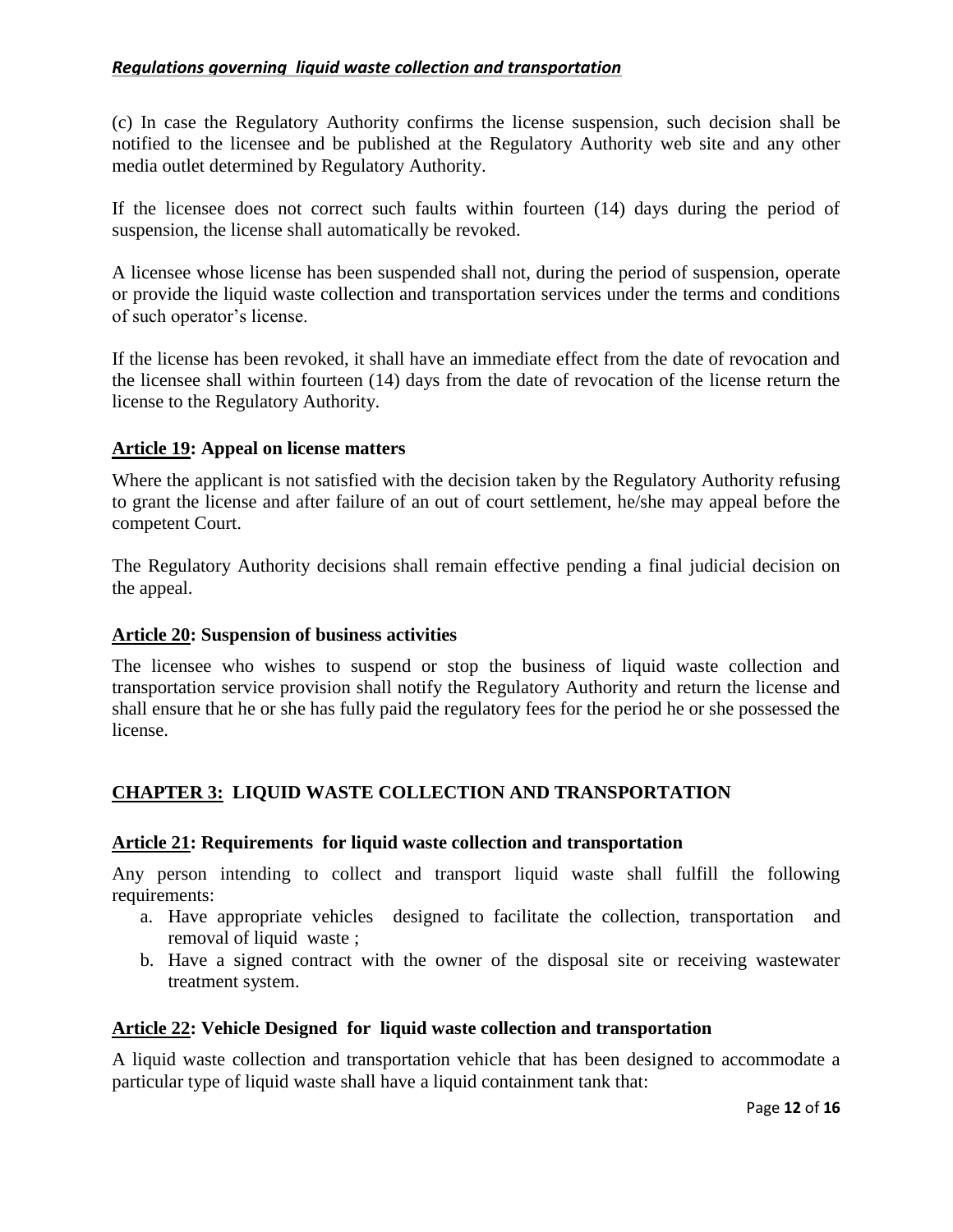- a. is structurally sound and leak free to avoid contamination of local environment;
- b. has sufficient volume to contain all the collected liquid waste;
- c. has an appropriate outlet and pipe for proper discharge of liquid waste.
- d. has a receptacle or container to effectively remove all solids and scum;
- e. has safety devices including devices to detect leaks of liquid waste from the tank;

The containment tank shall not release contained liquid during collection or transportation to avoid any threat to health or safety or get discharged to water bodies, channels or storm drains.

# <span id="page-12-0"></span>**Article 23: [Load securing](https://www.google.rw/url?sa=t&rct=j&q=&esrc=s&source=web&cd=1&cad=rja&uact=8&ved=0ahUKEwjx0M6S5I_LAhUMnBoKHdFQA4YQFggaMAA&url=https%3A%2F%2Fwww.gov.uk%2Fgovernment%2Fpublications%2Fload-securing-vehicle-operator-guidance%2Fload-securing-vehicle-operator-guidance&usg=AFQjCNGYE4ASYLgNmjvFkwjgYAB_KmIYyQ) and Maintenance**

The Licensee shall not overload the vehicle and ensure that the liquid waste is loaded to an acceptable height.

The maintenance manuals of all vehicle equipment and devices shall always be observed at all times in a manner to prevent unnecessary noise, oil and waste leakages, during its operation.

# <span id="page-12-1"></span>**Article 24: Risk management**

To minimize risks that may arise from the daily operations, the Licensee shall take appropriate measure by putting in place a structured program of risk management as well as a health and safety policy.

## <span id="page-12-2"></span>**Article 25: Safe working conditions**

To ensure the safe working conditions of employees, visitors and other users, the licensee is required to fulfill the following:

- (a) Possess hazard warning signs including multilingual signs together with appropriate information regarding remedial action;
- (b) Possess adequate safety equipment to workers involved in liquid waste collection and transportation;
- (c) Provide instructions and appropriate trainings to employees to minimize the risks;
- (d) Provide insurance of employees against illness or injury;
- (e) Avail protective clothing masks, safety shoes, eye protection gadgets, gumboots, and other safety equipment for risk prevention and management

## <span id="page-12-3"></span>**Article 26: Precautions while collecting and transporting liquid waste**

While collecting and transporting liquid waste, the licensee shall:

- (a) Prevent the harbouring of flies, rodents, and other vectors;
- (b) Prevent situations arising for the transmission of diseases to man or animals;
- (c) Prevent windblown litter so as not to be injurious to human health and the environment;
- (d) Prevent the accumulation of materials in an untidy and unsafe manner so as to become a fire, health and safety hazards;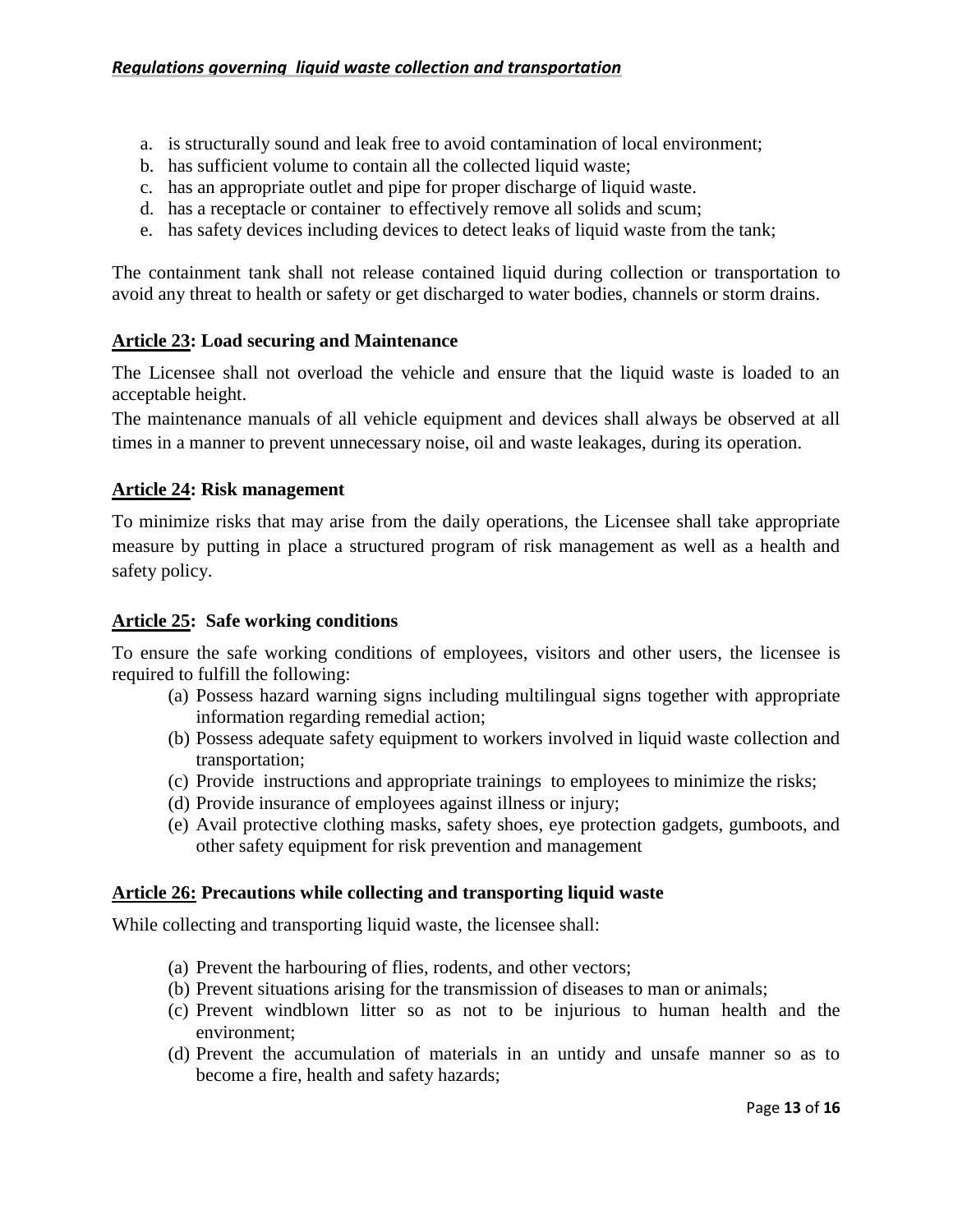- (e) Minimise offensive odours, dust, unsightliness, and aesthetically unsightly conditions; and
- (f) Prevent water pollution by limiting the escape of liquid waste or leachate, which could impact storm water management systems.

# <span id="page-13-0"></span>**Article 27: Environmental friendly principle**

The License must make the environment friendly during the performance of his license obligations. To ensure that the environment is friendly the Licensee is prohibited to:

- a. Dumping or disposing of any liquid waste substances in a stream, river, lake and in their surroundings;
- b. Damaging the quality of the underground water;
- c. Discharging wastewater in wetlands, except after treatment in accordance with standards and regulations that govern effluent discharge; and
- d. Disposing of liquid waste in an unapproved place,
- e. the collected liquid waste is disposed off in an approved sewage treatment system subject to conditions required by the owner of the system, including written permission to do so;
- f. Ensuring that vehicles, tanks or tankers employed for liquid waste are not used to transport hazardous waste or potable water

# <span id="page-13-1"></span>**CHAPTER 4: REPORTING , MONITORING, COMPLIANCE**

## <span id="page-13-2"></span>**Article 28: Reporting**

The licensee shall submit to the Regulatory Authority an annual report highlighting technical aspects as well as the financial statements. The service provider shall follow the reporting format provided by the Regulatory Authority and the annual report must be submitted not later than 31 March of each year.

The licensee shall keep financial and accounting records that shall be available for any inspections and whenever required by the Regulatory Authority.

## <span id="page-13-3"></span>**Article 29: Monitoring**

The Regulatory Authority has the right to inspect the service provision by the licensee at any time during working hours and he/she shall cooperate with inspectors and provide all relevant documents as requested.

## <span id="page-13-4"></span>**Article 30: Compliance with regulations**

The licensee shall operate in compliance with these regulations and any other laws in relation with liquid waste management.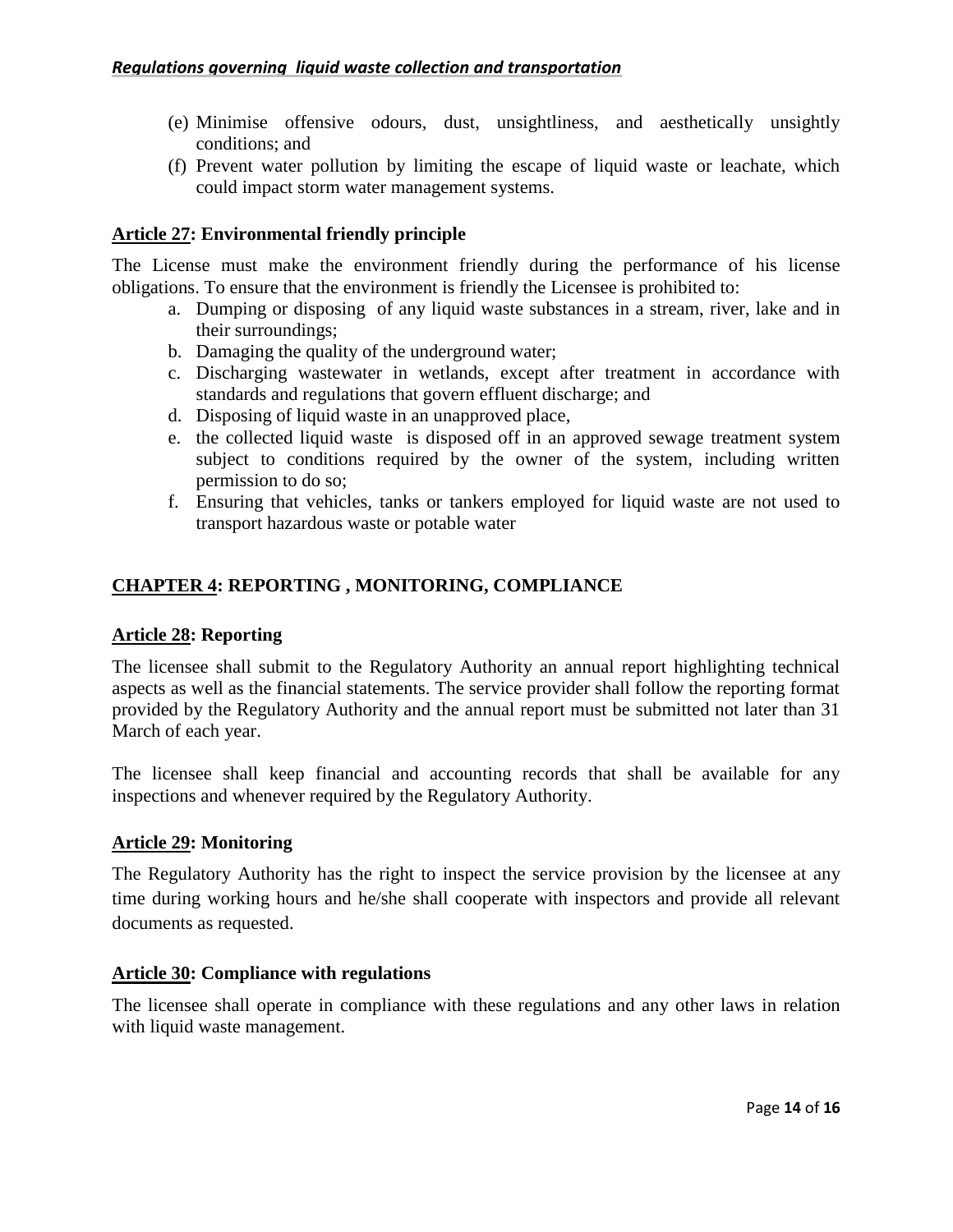The non compliance with provisions set out in these Regulations as well as license terms and conditions shall lead to regulatory measures to remedy the failure within a specified period of time and/or administrative sanctions.

# <span id="page-14-0"></span>**CHAPTER 5 : ADMINISTRATIVE SANCTIONS**

# <span id="page-14-1"></span>**Article 31: Operating without license**

Any licensee operating without a license issued by the Regulatory Authority shall be liable to an administrative fine of five hundred Rwandan francs (500,000 FRw) with a suspension of the business until a valid license is issued.

# <span id="page-14-2"></span>**Article 32: Failure to renew the license**

Any licensee who fails to renew the license within the specified period of time and continues to provide such services shall be liable to an administrative fine of five hundred Rwandan francs (500,000 FRw) with a suspension of the business until the license is renewed.

# <span id="page-14-3"></span>**Article 33: Failure to provide information**

Any licensee who fails to provide information or provides misleading information as requested by the Regulatory Authority shall be subject to a daily administrative fine of two hundred thousand (200,000 FRw) to two million (2,000,000 FRw) Rwandan francs.

## <span id="page-14-4"></span>**Article 34: Resist, hinder or obstruct the Regulatory Authority**

Any licensee who resists, hinders or obstructs the Regulator or any person acting on its behalf in the course of his duty under the provisions of these regulations shall be liable to administrative fine of five hundred thousand Rwandan francs (500,000FRw).

## <span id="page-14-5"></span>**Article 35: Failure to report**

Any licensee who fails to submit the report within the specified time period shall be liable to a fine of two hundred thousand Rwandan francs per day (200,000 FRW /day) applicable up to 30 days from the deadline given, after which further proceedings for license suspension may start.

## <span id="page-14-6"></span>**Article 36: Repetitive failure to comply with regulations**

Repetitive failure to comply with these regulations or license obligations shall lead to suspension or revocation of the license as may be decided by the Regulatory Authority.